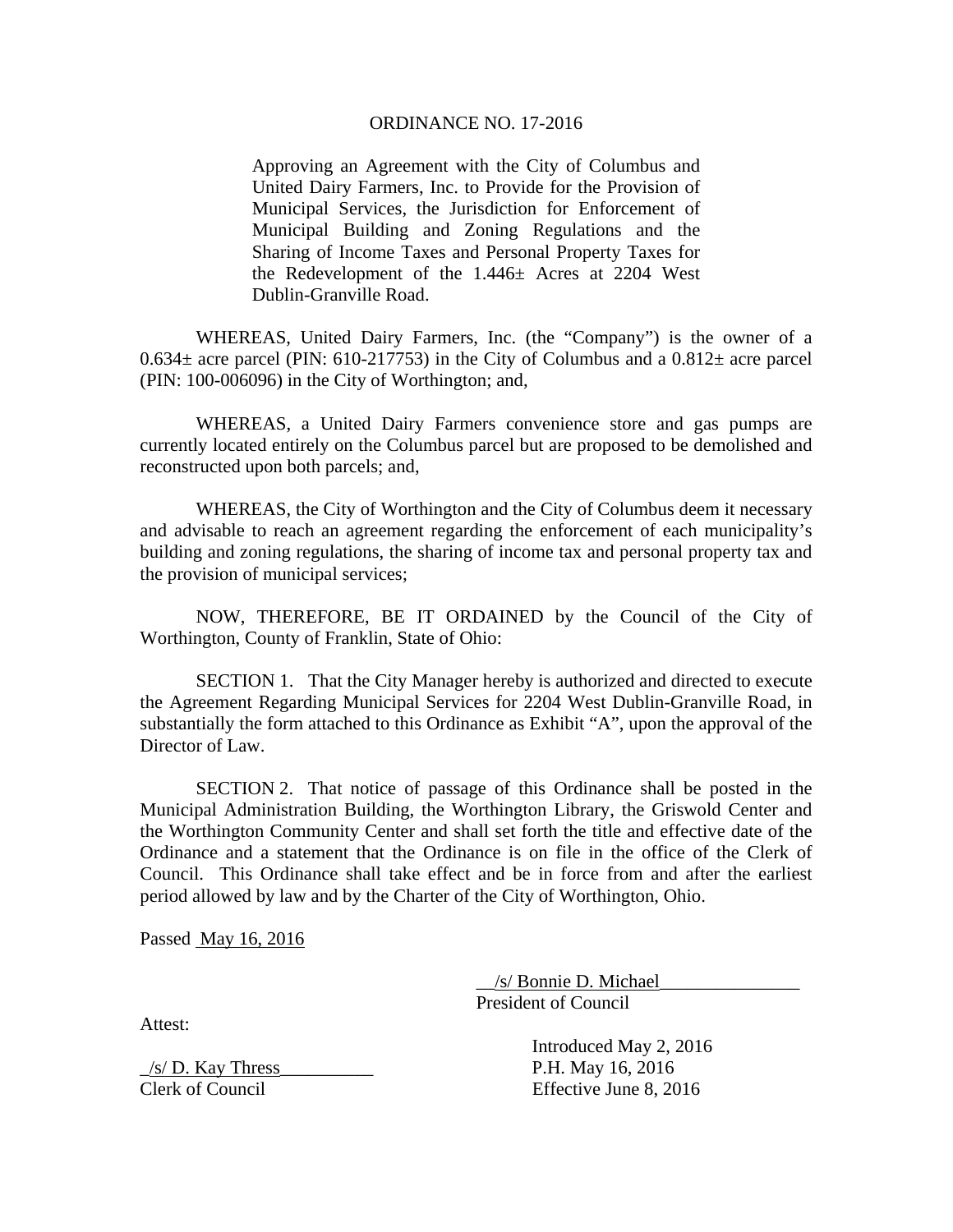

### **AGREEMENT REGARDING MUNICIPAL SERVICES FOR** 2204 WEST DUBLIN-GRANVILLE ROAD

THIS AGREEMENT REGARDING MUNICIPAL SERVICES FOR 2204 WEST DUBLIN-GRANVILLE ROAD is entered into and shall be effective on this day of , 2016, by and among the City of Columbus, an Ohio municipal corporation ("Columbus"), the City of Worthington, an Ohio municipal corporation ("Worthington") and United Dairy Farmers, Inc., an Ohio corporation ("Company").

#### **WITNESSETH**

WHEREAS, Company is the owner of a 1.446± acre parcel of land, the legal description of which is attached hereto as Exhibit A (the "Property"),  $0.634\pm$  acre of which is in the City of Columbus (the "Columbus Parcel") and  $0.812\pm$  acre of which is in the City of Worthington (the "Worthington Parcel");

WHEREAS, Company desires to construct a convenience store with gasoline pumps and canopy on the Property, portions of which will be located on the Columbus Parcel and portions of which will be located on the Worthington Parcel;

WHEREAS, Columbus, Worthington and Company desire to reach agreement relative to providing municipal services to the Property, the jurisdiction for the enforcement of regulations and the sharing of income taxes, personal property taxes and municipal fees generated from the Property:

NOW THEREFORE, in consideration of the mutual covenants and provisions set forth herein, the parties agree as follows:

#### A. Building and Fire Regulations

1. Worthington shall be responsible for providing building plan review, issuing building permits and performing building and fire inspections in compliance with the Ohio Building Code and the State Fire Code for the entire Property. Fees charged for performing such building duties shall be those charged by Worthington for similar buildings constructed in the City of Worthington. No building permit for any building constructed on the Property, all or any part of which is located on the Columbus Parcel, shall be issued by Worthington until Columbus has first issued a certificate of zoning clearance for said building in compliance with Columbus City Codes Section 3305.01. The certificate of zoning clearance authorizes the use of the Columbus Parcel and the portion of the building constructed thereon. Worthington shall, as part of its building plan review and approval and its inspection of the construction of the buildings on the Property, in addition to enforcing Worthington's codes, require Company's compliance with the certificate of zoning clearance issued by Columbus.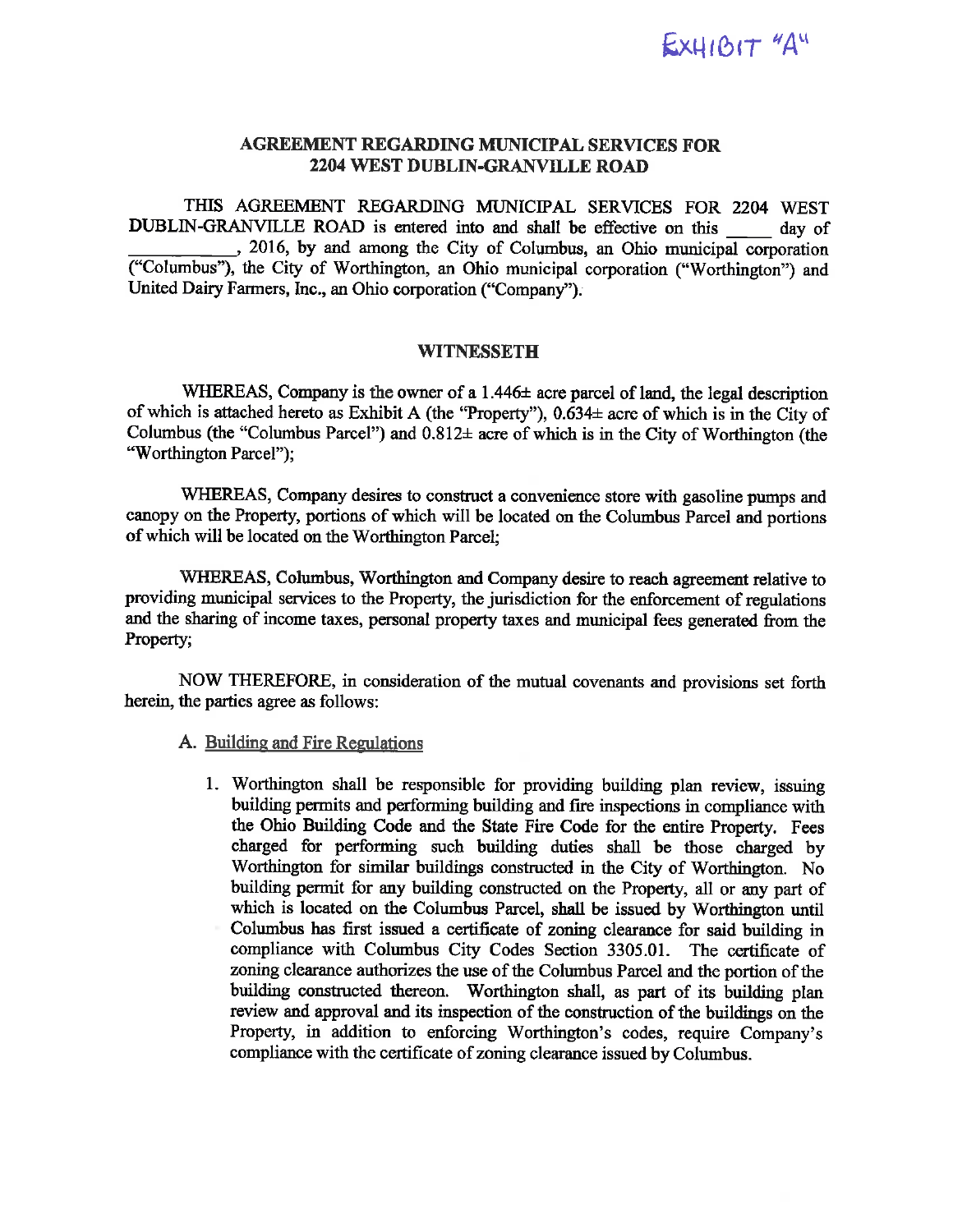- 2. Company shall apply for building permits and pay permit and inspection fees to Worthington. Company shall deliver copies of site plans and building plans approved by Worthington to the Columbus Department of Building and Zoning services.
- **B.** Zoning Codes
	- 1. Worthington shall enforce the Worthington Zoning Code for the Worthington Parcel based solely on that portion of any buildings constructed in Worthington.
	- 2. Columbus shall enforce the Columbus Zoning Code on the Columbus Parcel based solely on that portion of any buildings constructed in Columbus.
	- 3. Company shall submit site plans accurately depicting the location of any building constructed on the Property, delineating the Columbus/Worthington municipal boundary and calculating the square footage of that portion of the retail store building to be constructed on the Columbus Parcel and the Worthington Parcel, respectively.
- C. Utilities. Sanitary sewer and water rates for the Property shall be charged in accordance with Rule and Regulation No. 90-5 of the Division of Water, Columbus Department of Public Utilities.
- D. Income Tax. Company shall withhold income tax from its employees, based on Columbus' tax rates. All taxes withheld shall be paid to Columbus.
- E. Personal Property Tax

Columbus and Worthington shall share personal property taxes, if any, generated from the Property in proportion to the square footage of the building located in each jurisdiction.

F. Public Area Payment

Company shall pay to: 1) Columbus the parkland fee set forth in Columbus City Codes Section 3318.13 attributable to the Columbus Parcel and 2) Worthington the Public Area Payment in accordance with Section 1175.11 of the Worthington Planning and Zoning Code, based on the square footage of the building area built on the Worthington Parcel.

G. Successors and Assigns

This Agreement shall inure to the benefit of and be binding on all parties and their respective successors and assigns.

H. Public Record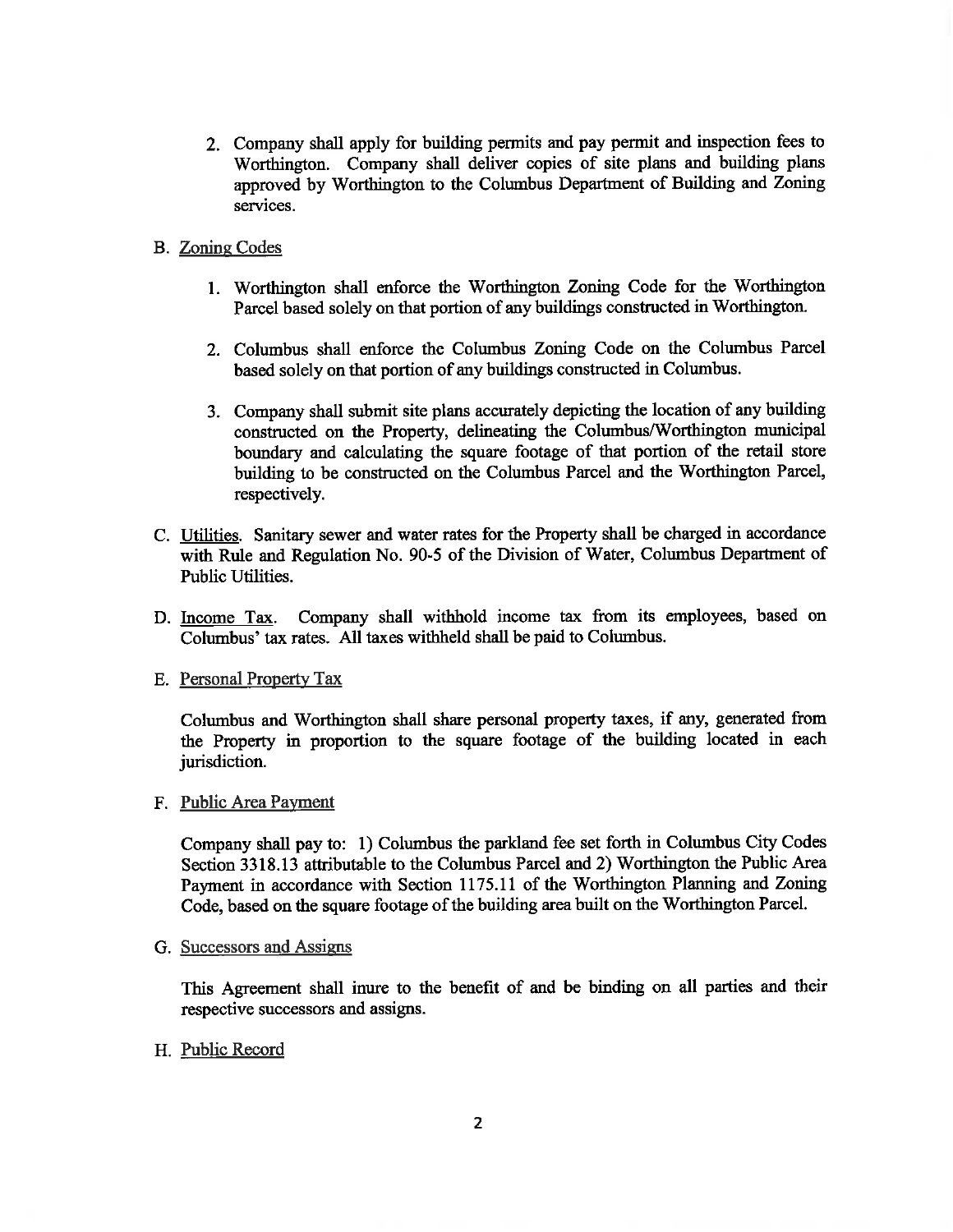Company shall cause an affidavit to be filed of record with the Franklin County Recorder, which affidavit shall have attached thereto this Agreement and shall refer to the ordinances or resolutions passed or adopted by the respective City Council of Worthington and Columbus authorizing the execution of this Agreement. Said affidavit shall state that any amendment to the Agreement shall be in writing executed by each party, with both Worthington's and Columbus' execution thereof first authorized by its respective City Council.

[Signatures on Following Page]